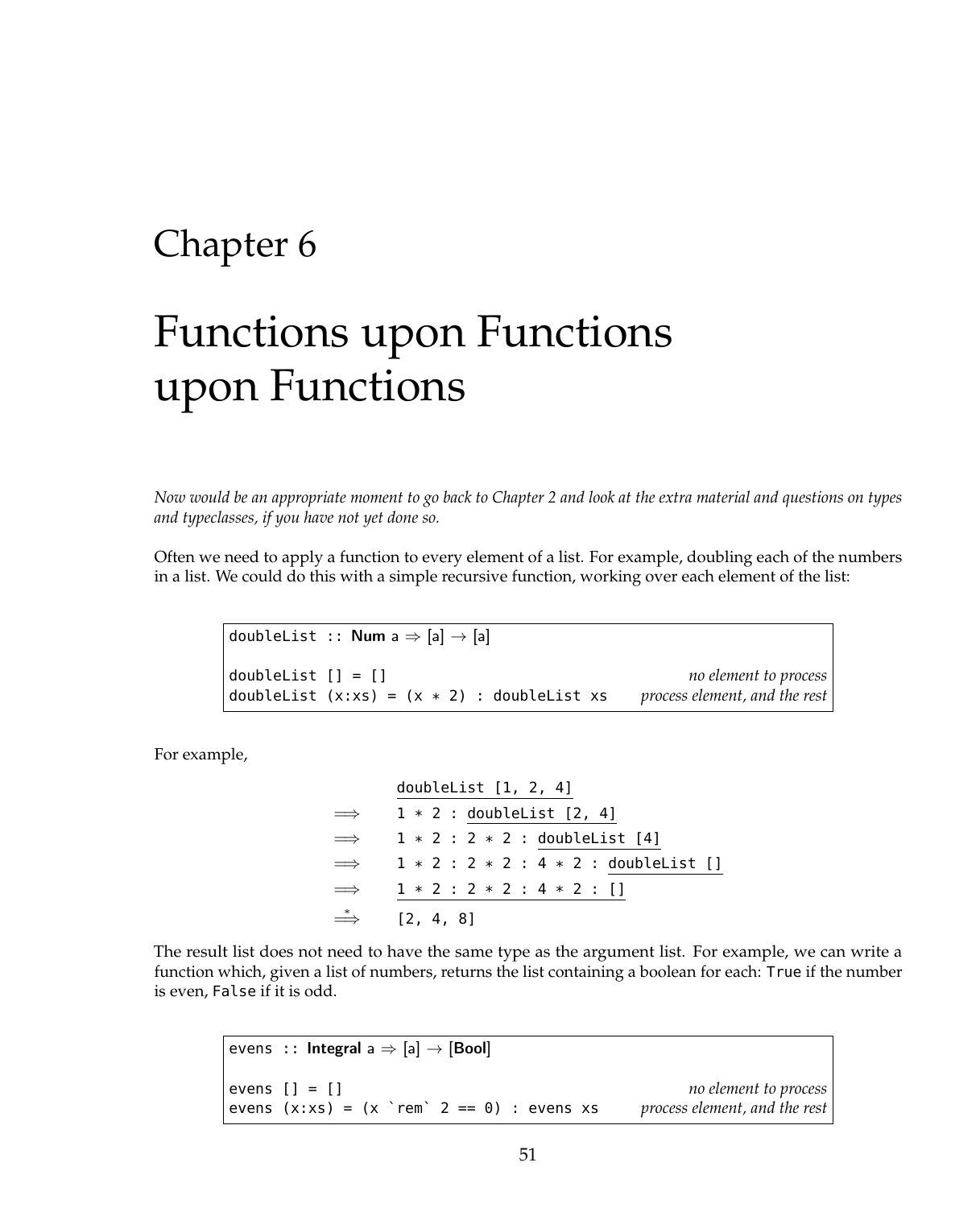For example,

|               | evens [1, 2, 4]                |
|---------------|--------------------------------|
| $\implies$    | False : evens [2, 4]           |
| $\implies$    | False : True : evens [4]       |
| $\implies$    | False : True : True : evens [] |
| $\implies$    | False : True : True : []       |
| $\Rightarrow$ | [False, True, True]            |

It would be tedious to write a similar function each time we wanted to apply a different operation to every element of a list – can we build one which works for any operation? We will use a function as an argument:

map' ::  $(a \rightarrow b) \rightarrow [a] \rightarrow [b]$ map' f [] = [] *no element to process* map' f (x:xs) = f x : map' f xs *process the element, and the rest*

The map' function takes two arguments: a function which processes a single element, and a list. It returns a new list. We will discuss the type in a moment. For example, if we have a function halve:

halve :: Integral  $a \Rightarrow a \rightarrow a$ halve  $x = x \text{ div}^2 2$ 

Then we can use map' like this:

map' halve [10, 20, 30]  $\implies$  10 `div` 2 : map' halve [20, 30]  $\implies$  10 `div` 2 : 20 `div` 2 : map' halve [30]  $\implies$  10 `div` 2 : 20 `div` 2 : 30 `div` 2 : map' halve []  $\implies$  10 `div` 2 : 20 `div` 2 : 30 `div` 2 : []  $\Rightarrow$  [5, 10, 15]

Now, let us look at that type:  $(a \rightarrow b) \rightarrow [a] \rightarrow [b]$ . We can annotate the individual parts:

| function f          | argument list |                          | result list |
|---------------------|---------------|--------------------------|-------------|
|                     |               |                          |             |
| $(a \rightarrow b)$ | lal           | $\overline{\phantom{0}}$ | lbl         |

We have to put the function f in parentheses, otherwise it would look like map' had four arguments. This function can have any type  $a \rightarrow b$ . That is to say, it can have any argument and result types, and they do not have to be the same as each other – though they may be. The argument has type [a] because each of its elements must be an appropriate argument for f. In the same way, the result list has type [b] because each of its elements is a result from f (in our halve example, a and b were both numbers in typeclass Integral). We can rewrite our evens function to use map':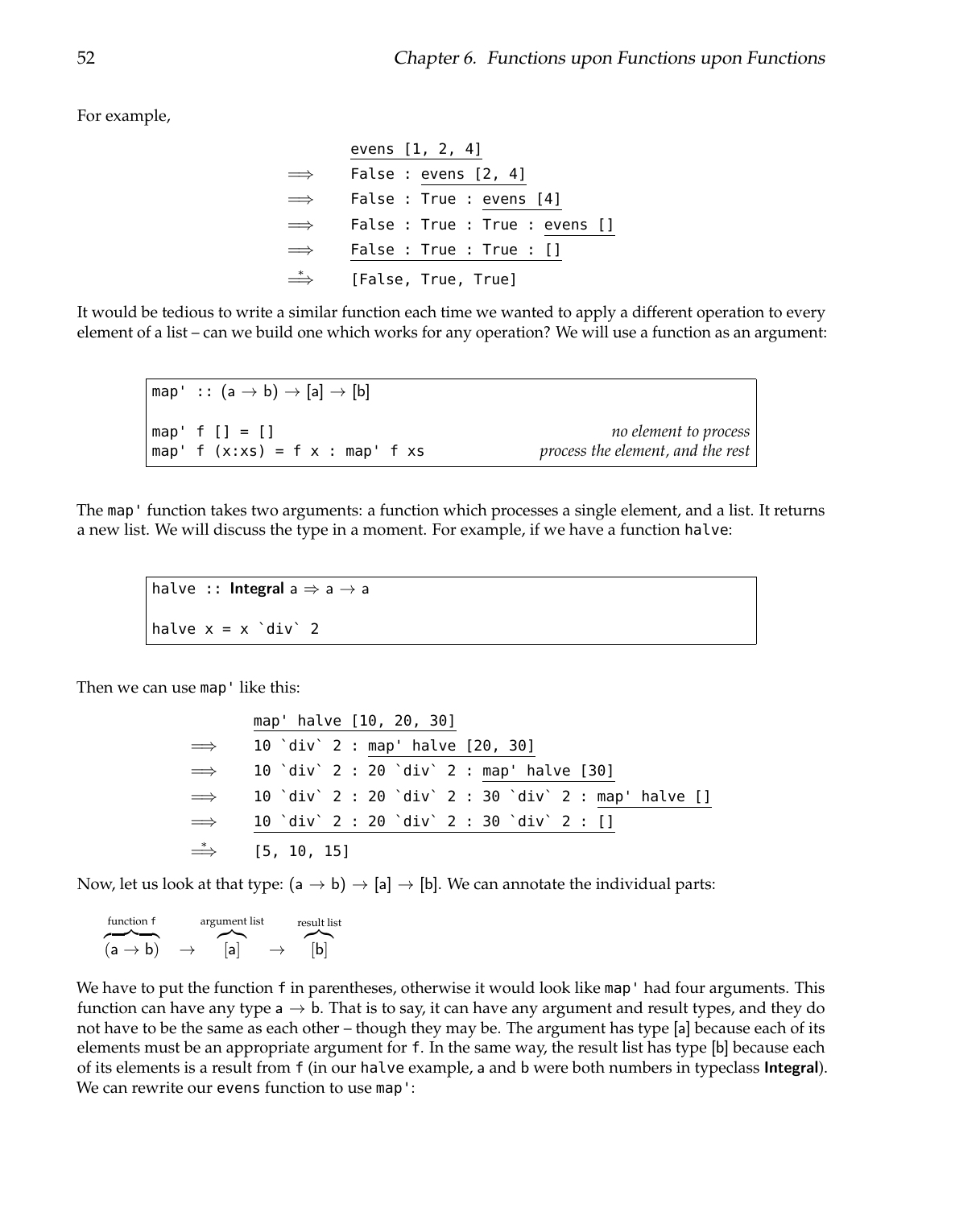```
isEven :: Integral a \Rightarrow a \rightarrow Bool
evens :: Integral a \Rightarrow [a] \rightarrow [Bool]isEven x = x 'rem' 2 == 0evens l = map' isEven l
```
In this use of map, type a was **Integral** a  $\Rightarrow$  a, and type b was **Bool**. We can make evens still shorter: when we are just using a function once, we can define it directly, without naming it:

```
evens :: Integral a \Rightarrow [a] \rightarrow [Bool]
evens l =map' (\x \rightarrow x \r{-rem} 2 == 0) l
```
This is called an *anonymous function*. It is defined using **\**, a named argument, the -> arrow and the function definition (body) itself. For example, we can write our halving function like this:

**\**x -> x `div` 2

and, thus, write:

$$
\Rightarrow \quad \frac{\text{map' } (\{x \rightarrow x \text{'} \text{div } 2) [10, 20, 30]}{\text{[5, 10, 15]}}
$$

We use anonymous functions when a function is only used in one place and is relatively short, to avoid defining it separately.

In the preceding chapter we wrote a sorting function and, in one of the questions, you were asked to change the function to use a different comparison operator so that the function would sort elements into reverse order. Now, we know how to write a version of the mergeSort function which uses any comparison function we give it. A comparison function would have type **Ord**  $a \Rightarrow a \rightarrow a \rightarrow$  **Bool**. That is, it takes two elements of the same type in typeclass Ord, and returns True if the first is "greater" than the second, for some definition of "greater" – or False otherwise.

So, let us alter our merge and mergeSort functions to take an extra argument – the comparison function. The result is shown in Figure [6.1.](#page-3-0) Now, if we make our own comparison operator:

```
greater :: Ord a \Rightarrow a \rightarrow a \rightarrow Bool
greater a b =a \geq b
```
we can use it with our new version of the mergeSort function:

mergeSort greater [5, 4, 6, 2, 1]  $\Rightarrow$  [6, 5, 4, 2, 1]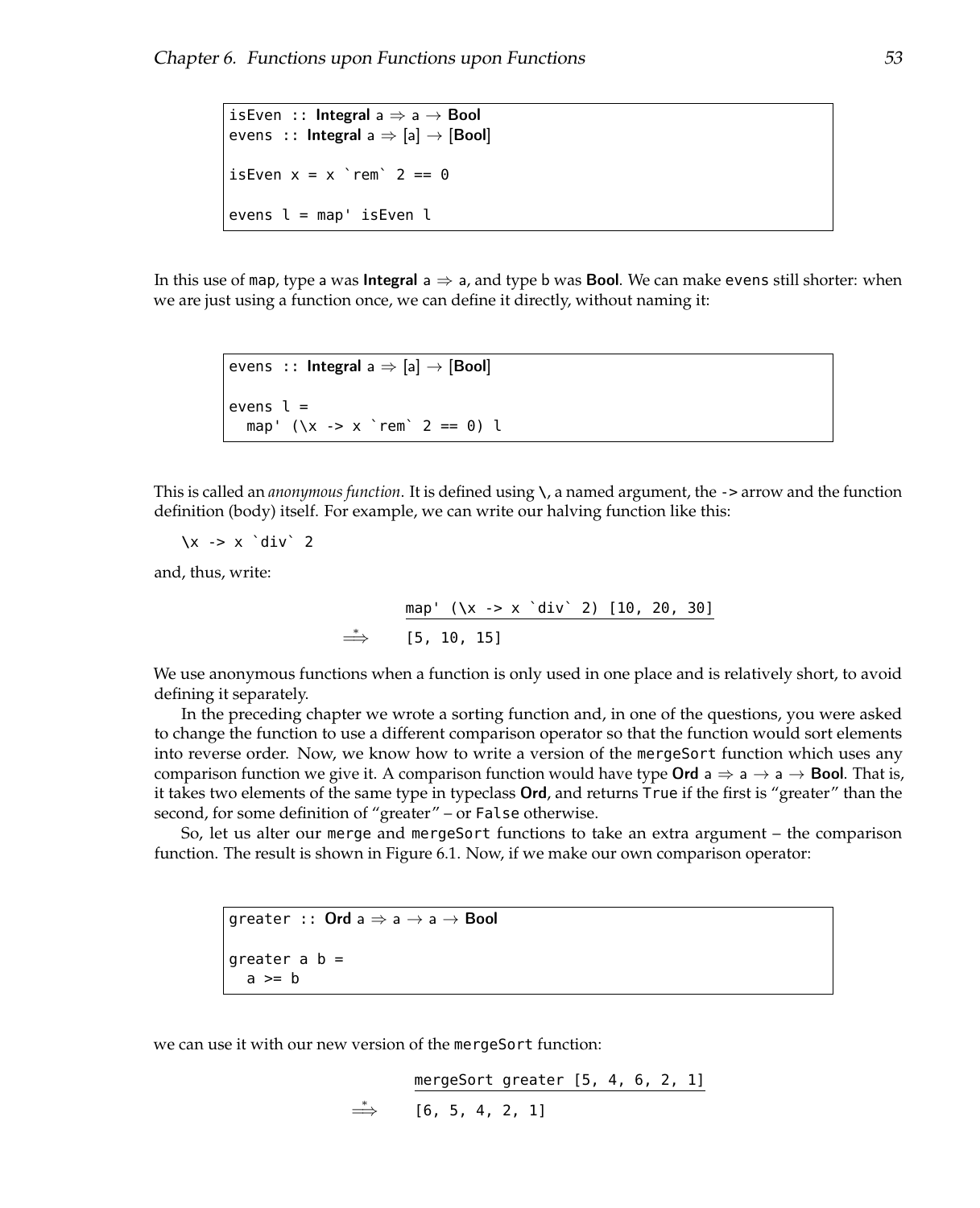```
merge :: (a \rightarrow a \rightarrow \text{Bool}) \rightarrow [a] \rightarrow [a] \rightarrow [a]mergeSort :: (a \rightarrow a \rightarrow Bool) \rightarrow [a] \rightarrow [a]
merge [ ] l = lmerge \_ l [] = lmerge cmp (x:xs) (y:ys) =if cmp x y use our comparison function
    then x : merge cmp xs (y : ys) put x first – it is "smaller"
    else y : merge cmp (x : xs) ys otherwise put y first
mergeSort =[] = []mergeSort =[x] = [x]mergeSort cmp l =merge cmp (mergeSort cmp left) (mergeSort cmp right)
    where left = take' (length' l `div` 2) l
          right = drop' (length' l 'div' 2) l
```
Figure 6.1: Adding an extra argument to merge sort

In fact, we can ask Haskell to make such a function from an operator such as  $\leq$  or  $+$  just by enclosing it in parentheses:

```
GHCi:
Prelude> :type (<=)
(<=) :: Ord a => a -> a -> a
Prelude> (\leq) 4 5
True
```
So, for example:

```
mergeSort (<=) [5, 4, 6, 2, 1]
\Rightarrow [1, 2, 4, 5, 6]
```
and

mergeSort (>=) [5, 4, 6, 2, 1]  $\Rightarrow$  [6, 5, 4, 2, 1]

Haskell provides a useful operator . to chain (or *compose*) functions together, so we may apply several functions to a value in order. For example, take the function double, we may write:

GHCi Prelude> double  $x = x * 2$ Prelude> (double . double) 6 24

The effect is to quadruple the number. We can write the function directly if we like: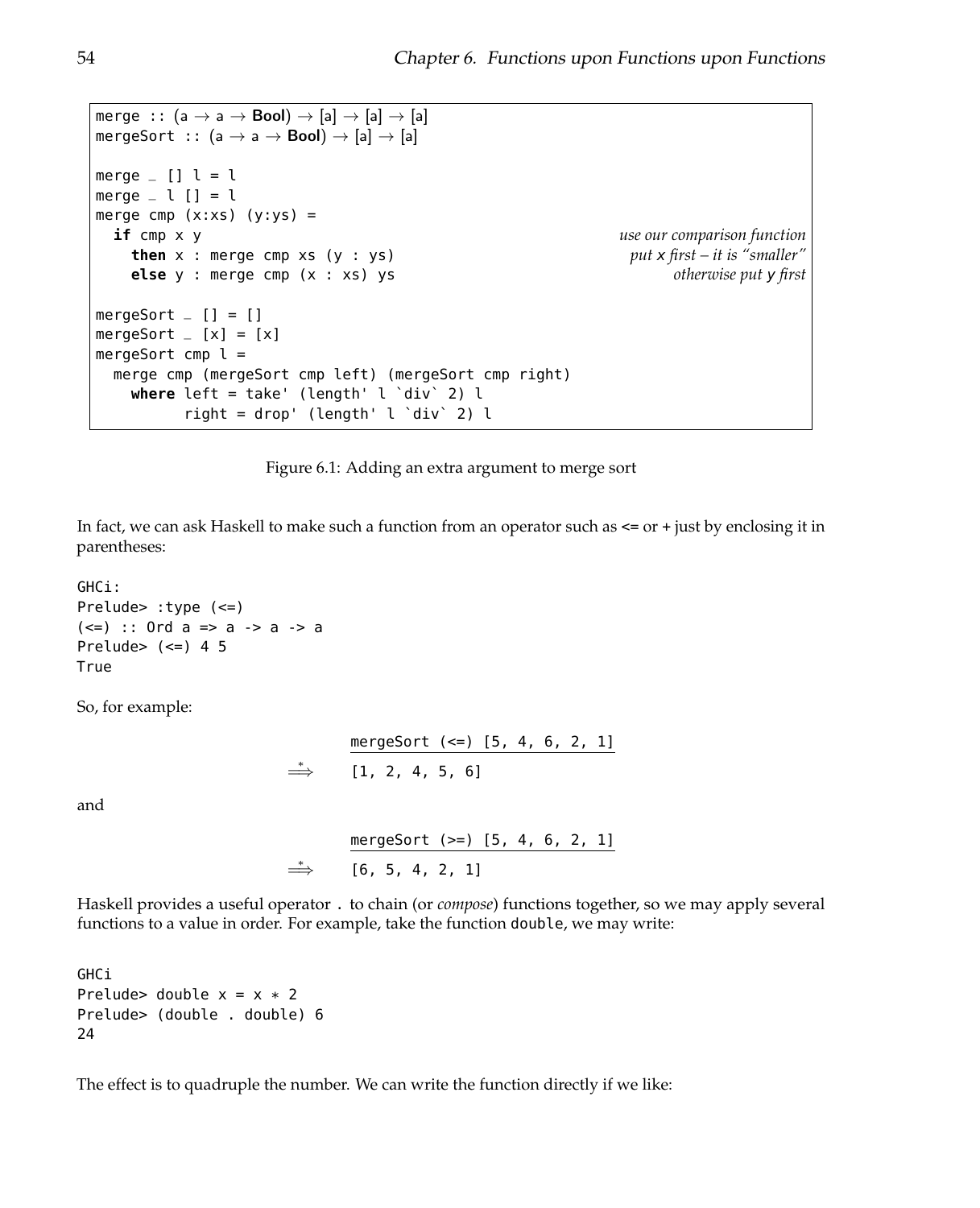**GHCi** Prelude> quadruple  $x = (double \cdot, double) \times$ Prelude> quadruple 6 24

But, of course, we can drop the argument:

```
GHCi
Prelude> quadruple = double . double
Prelude> quadruple 6
24
```
This can lead to cleaner, easier to read programs, once you are used to it. See how we can find two ways to quadruple each element in a list using double and map:

```
GHCi:
Prelude> (map' double . map' double) [6, 4]
[24,16]
Prelude> map' (double . double) [6, 4]
[24,16]
```
The . or function composition operator has type  $(b \to c) \to (a \to b) \to a \to c$ . That is to say we give it a two functions which, when used in order, take something of type a to something of type c via something of type b, and something of type a and we get something of type c out. In our examples, a, b, and c were all numbers. Since the function composition operator is associative, that is f . (g . h) is equal to (f . g) . h, we do not need the parentheses, and may write simply f . g . h, for example times8 = double . double . double. We may define the . operator ourselves:

```
GHCi:
Prelude> f . q = \x1 -> f (q x)
```
We can, in fact, write it like this too:

GHCi: Prelude>  $(f \cdot g)$   $x = f(g x)$ 

See how we define an operator just like a function, since in reality it is one. As another example, consider defining +++ to mean vector addition:

```
GHCi:
Prelude> (a, b) +++ (c, d) = (a + c, b + d)
```
The techniques we have seen in this chapter are forms of *program reuse*, which is fundamental to writing manageable large programs.